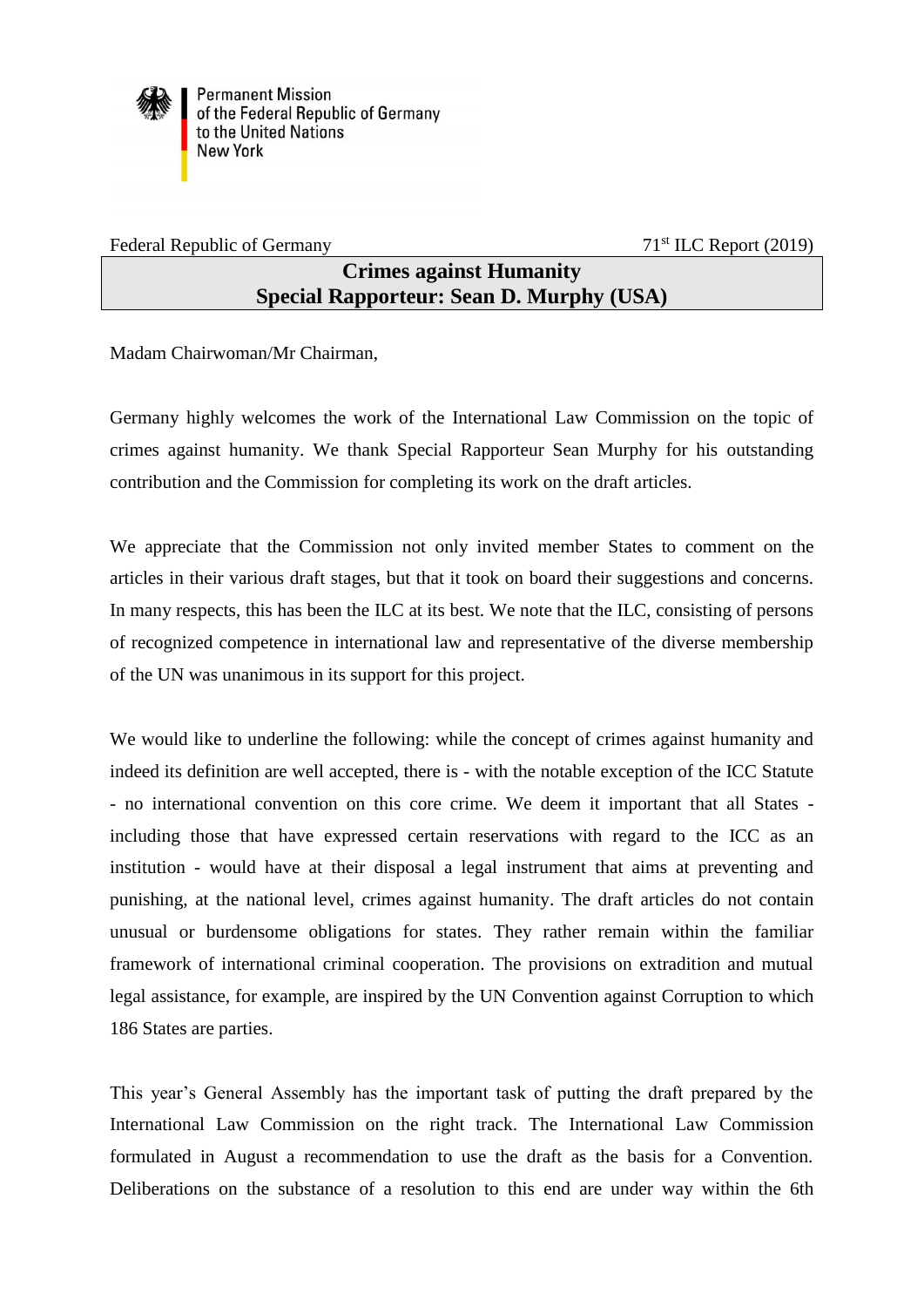

**Permanent Mission** of the Federal Republic of Germany<br>to the United Nations **New York** 

Committee. Germany fully supports the elaboration of a Convention on the basis of the draft articles, as recommended by the ILC, preferably by an international conference of plenipotentiaries.

Coming to the issue of jus cogens:

First of all, we would like to thank Special Rapporteur Dire Tladi for his rich and thoughtprovoking fourth report on "Peremptory norms of general international law (jus cogens)". Germany welcomes the work of the ILC on this highly relevant topic and commends the Commission on having finalised the first reading. Whereas the issue of jus cogens already and generally is of paramount importance to the overall architecture of the system of international law, this seems even more the case with regard to the legal effects and consequences arising from peremptory norms of international law.

Now, allow me to turn to some more specific aspects of the draft conclusions proposed by the Special Rapporteur that were adopted by the Drafting Committee during its last session:

- In our last statements from 2017 and 2018 we have reiterated the point that the adoption of an enumerative list of specific jus cogens norms might lead to wrong conclusions and bears the risk of establishing a status quo that might impede the evolution of jus cogens in the future. In this regard, we take positive note of the without prejudice clause in draft conclusion 23 and the non-exhaustive list of norms previously referred to by the Commission as having peremptory character; however, we are not convinced of the necessity and usefulness of such a list.
- Second, with respect to draft conclusion 21, we believe that the consequences of invoking a conflict with a jus cogens norm are far-reaching and could not follow automatically from the mere claim that such a conflict exists. Therefore, we welcome the inclusion of a procedure for invocation as a step in the right direction with the function to absorb potential wide-ranging effects of conflict situations.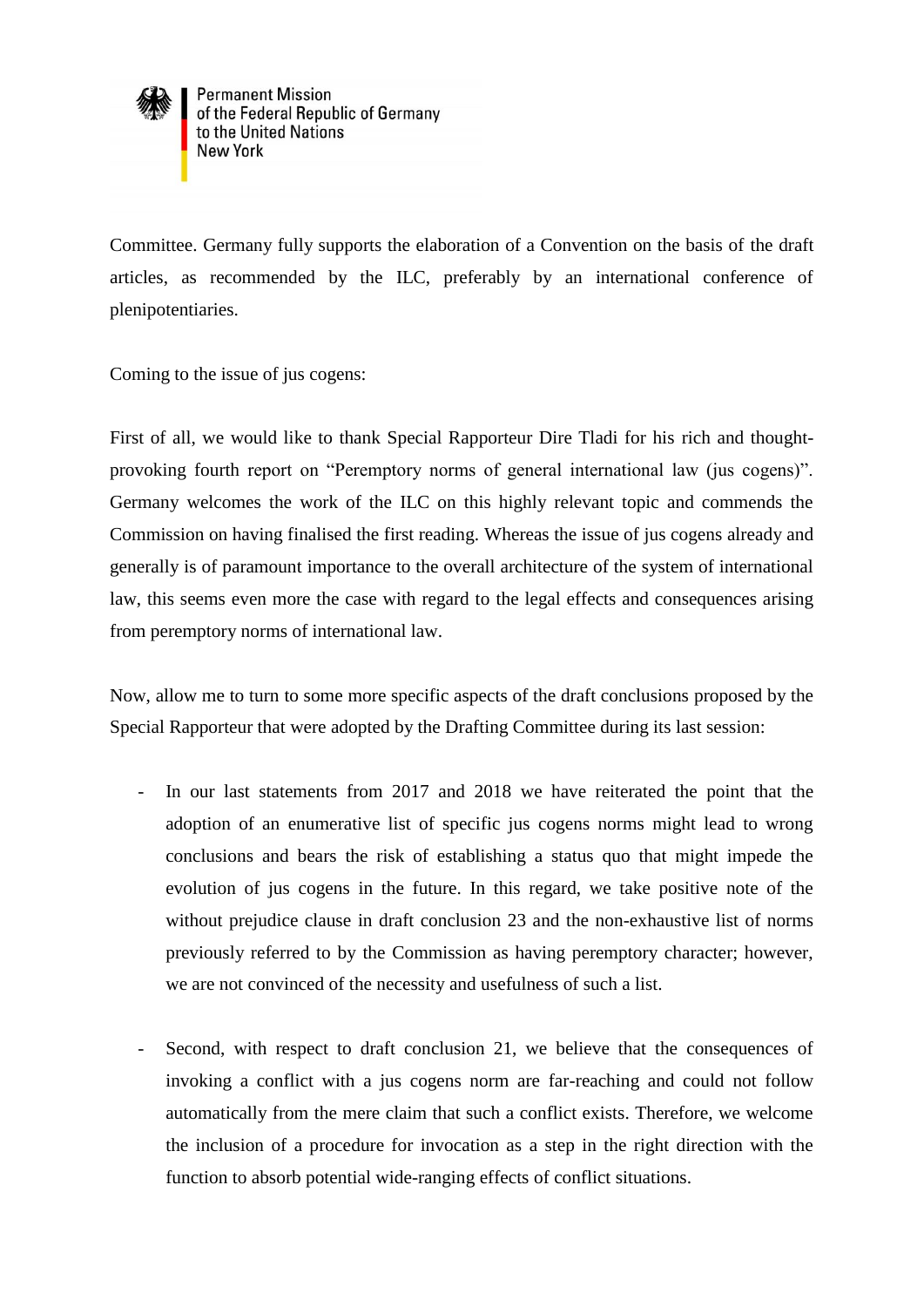

- Third, draft conclusion 7 states that "acceptance and recognition by a very large majority of States is required for the identification of a norm as a peremptory norm of general international law". We welcome the inclusion of a further clarification in the commentary concerning the interpretation of this part of the conclusion and believe that the expression "very large majority" should be interpreted in line with the respective jurisprudence of the ICJ as "overwhelming majority".
- With regard to draft conclusion 3, a clarification is needed that the description of the general nature of peremptory norms of general international law (jus cogens) in terms of reflecting and protecting fundamental values of the international community is in no way intended to have an impact on the definition of jus cogens.
- Last but not least we would like to reiterate the point concerning the **procedure** followed by the Commission in its work on this project. The draft conclusions were left pending in the Drafting Committee, without being considered by the plenary on an annual basis with accompanying commentaries, until the conclusion of the first reading of the entire set of draft conclusions. This deviation from the regular practice of the ILC makes it generally more complex and thus more difficult for States to follow and comment on the ILC's work. We would thus agree with the doubts raised by some of the Commission's members in this regard and advocate retaining the usual procedure for the future.

Germany will continue to follow this project closely, not least due to its paramount importance for the development of international law.